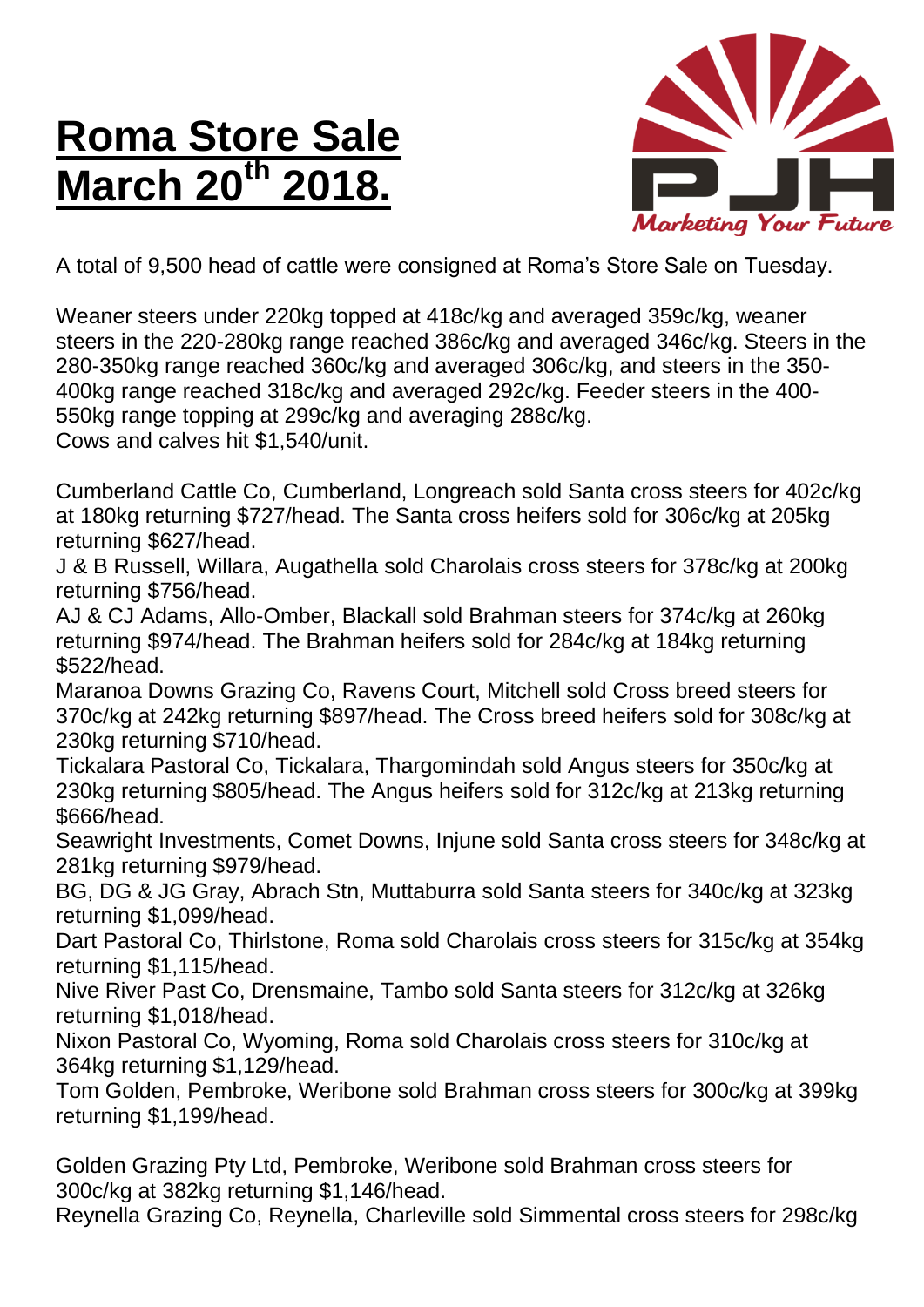at 442kg returning \$1,318/head.

Wilson Grazing, Taroela, Taroom sold Braford cross steers for 296c/kg at 509kg returning \$1,509/head.

Tigrigie Cattle Co, Moorabinda, Taroom sold Braford steers for 296c/kg at 431kg returning \$1,279/head.

JK & CL McLoughlin, Rainbow, Rolleston sold Cross breed steers for 292c/kg at 448kg returning \$1,309/head.

Heifers under 220kg topped at 364c/kg and averaged 312c/kg, while heifers in the 220 – 280kg range topped at 326c/kg and averaged 283c/kg. Heifers in the 280- 350kg range topped at 308c/kg, averaging 269c/kg. Heifers in the 350-450kg range topped at 286c/kg, averaging 265c/kg.

Cowan Keys, Langowan, Wandoan sold Droughtmaster cross heifers for 288c/kg at 305kg returning \$880/head.

Ridgelands Grazing Co, Ridgelands, Injune sold Charbray heifers for 286c/kg at 385kg returning \$1,103/head.

Tungamah Farming Pty Ltd, Bindyego, Roma sold Euro cross heifers for 286c/kg at 301kg returning \$863/head.

RD & EA Lister, Trevallen, Roma sold Angus cross heifers for 285c/kg at 285kg returning \$812/head.

CF & D Walsh, Venturah, Roma sold Angus cross heifers for 285c/kg at 233kg returning \$665/head.

RBE & EN Cloherty, Reben Downs, Injune sold Santa heifers for 284c/kg at 369kg returning \$1,049/head.

Cows in the 300-400kg range reached 204c/kg and averaged 188c/kg, while cows in the 400kg-500kg range reached 242c/kg and averaged 204c/kg. Cows over 500kg topped at 221c/kg, averaging 215c/kg.

Bulls under 400kg topped at 388c/kg and averaged 305c/kg, while bulls in the 400 – 600kg range topped at 286c/kg and averaged 240c/kg. Bulls over 600kg topped at 258c/kg, averaging 237c/kg.

## *PJH sell 5 th position next week.*

*Please be aware that all cattle being sold must be accompanied by a National Cattle Health Declaration as well as NVD*